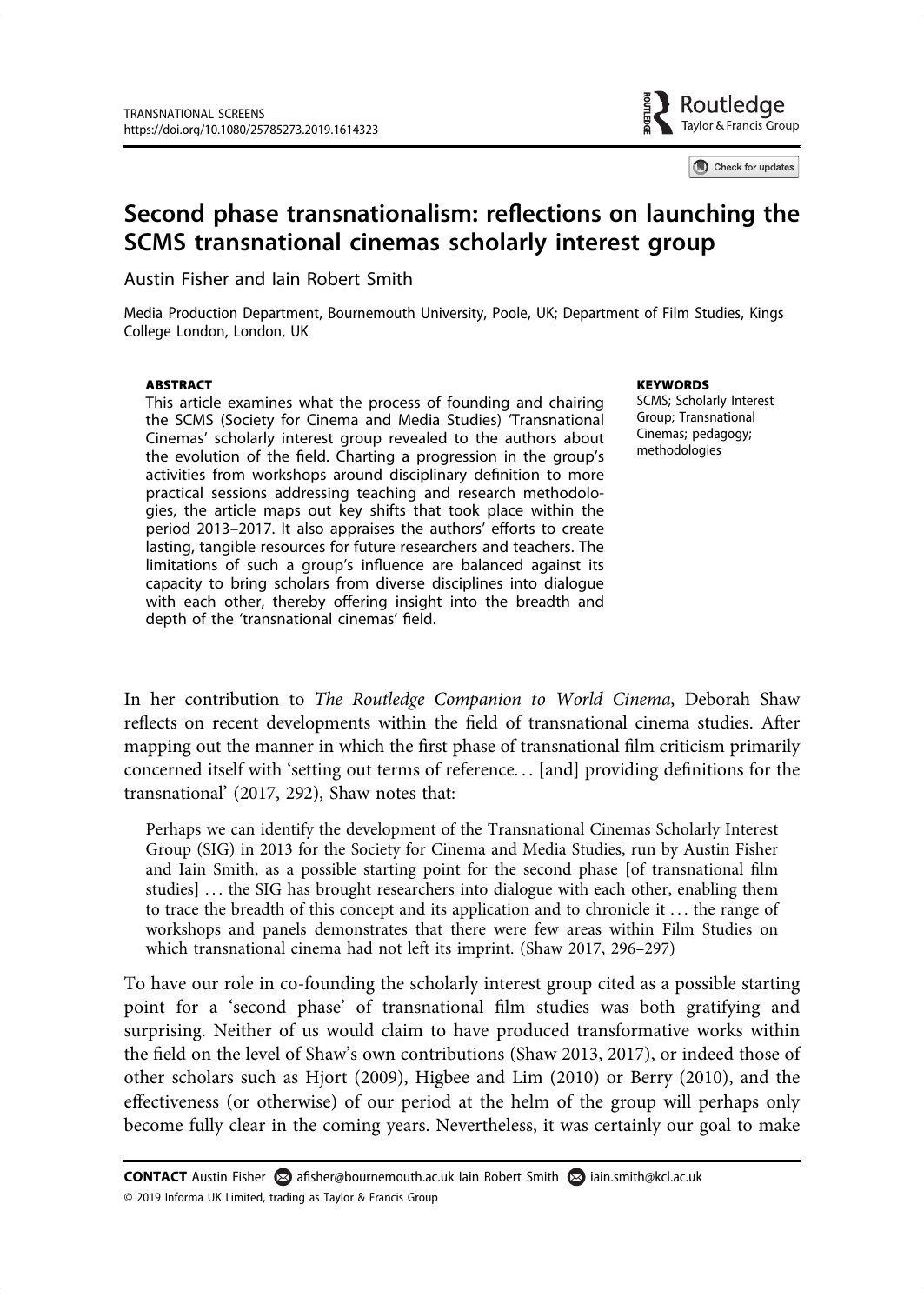a clear intervention within transnational film studies by helping move the field of study beyond debates over definition towards more practical discussions about how to apply a transnational perspective across a range of different contexts. If we have been partly responsible for shepherding the second phase of the field, therefore, the responsibility lies less in any particular theoretical intervention that we have ourselves made than in our role in bringing together scholars from across the discipline to explore and debate the future direction of the field.

In 2012, when we were first formulating the idea for the scholarly interest group, we were concerned that the field was largely dispersed across various national and regional cinema specialisms, which meant we weren't always communicating effectively with each other. We noticed that scholars were tending to specialise in transnational approaches to particular national cinemas and therefore were primarily attending panels and conferences in those specific areas, with the result that the insights into transnational film studies were not always being effectively shared across the discipline.<sup>1</sup> Sessions we attended at the 2012 SCMS conference in Boston would often become side-tracked by definitional discussions around what we mean by the 'transnational' (seemingly oblivious to similar discussions taking place at other 'transnational' panels at the same conference), and we felt that there needed to be progress towards more practical applications of the transnational framework. We were also aware that numerous scholars had expressed concern that the transnational risked becoming a 'potentially empty, floating signifier' (Higbee and Lim 2010, 10) and perhaps little more than a 'fashionable word with no distinct meaning of its own' (Berry 2010, 115). We believed that the discipline would benefit greatly from the formation of a scholarly interest group that could function as a hub for these debates – offering a pluralistic approach that would bring together scholars from across these various subfields in order to generate discussion around the future of transnational cinemas scholarship.

As we explained in our Mission Statement to the SCMS board, there was a pressing need for a scholarly interest group that could help shape these emerging debates given that:

There is no consensus over whether the phrase 'transnational cinema' describes processes of industrial collaboration across borders, of the 'localisation' of filmic products as they traverse the globe, or of foreign influences coming to bear upon the production of the film text . . . The debates here summarised are seldom undertaken in a programmatic manner. More often, 'transnational', 'international', 'transcultural' or 'global' appellations are used as interchangeable buzz-words.

The energy and vitality of the 'transnational turn' (Hjort 2009, 13) within film studies, therefore, came with attendant dangers of loose and unreflexive usages of the term leading to it 'becoming too contradictory and too similar to many other terms to be useful' (Berry 2010, 114). With this in mind, we designed the SIG to address what we felt was an urgent need for scholars to work together, to address exactly what this shift away from considerations of the 'national' has meant for our scholarship and for our teaching.

In this article, therefore, we intend to map out the shifts that took place over the course of our four-year tenure as co-chairs of the scholarly interest group (2013–2017) and relate these to broader adjustments within the field of study. By identifying specific panels and workshops that we felt were particularly productive, we intend to tease out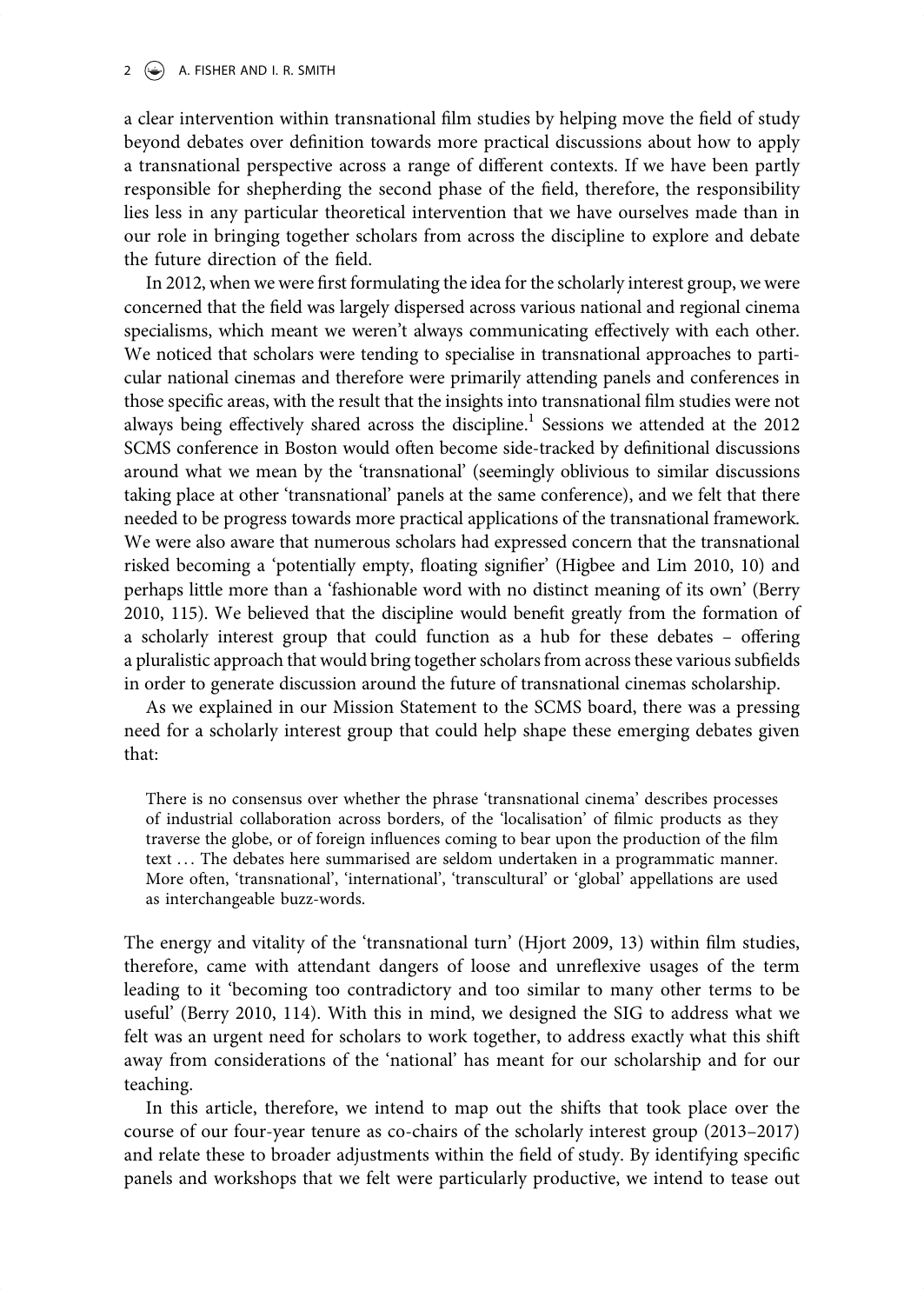some of the implications of these emerging debates surrounding cinematic transnationalism. Broadly speaking, our tenure began with a series of sessions devoted to questions of definition, and then gradually moved towards more practical applications – such as workshops on disciplinary boundaries, teaching strategies and videographic criticism – although, as our experiences suggested, we may never be entirely free of those debates regarding definition.

### Establishing the SIG

When we set up the SIG, we were aware of Will Higbee and Song Hwee Lim's proposal that a politically engaged 'critical' form of transnationalism should not only interrogate the power dynamics within cinematic border crossings but should also 'extend to our own critical practice as film scholars who enjoy the privilege of being located within an anglophone academia' (Higbee and Lim 2010, 18). Indeed, as two white British scholars who at that point were primarily known for our work on the Italian Western (Fisher) and transnational remakes of Hollywood (Smith), we were particularly attuned to the criticism that the shift from a 'world cinema' to a 'transnational cinemas' framework risks recentring Hollywood within discussions of cinematic practice globally. We consciously wanted to avoid building an Anglo-centric community of transnational cinema scholars that risked replicating, or worse falling deeper into, the perspectival problems inherent within world cinema scholarship. Specifically, we wished to avoid reinforcing what Lúcia Nagib describes as the 'binary division of the world, according to which Hollywood deserves a different treatment from all other cinemas' (Nagib 2006, 32). With this in mind, we were conscious when we were selecting panels and workshops to sponsor at SCMS that our primary purpose was to reflect the diversity of approaches and foci at the conferences. Of course, this selection process was also shaped by more logistical factors such as our desire to avoid clashes in our SIG timetable, but nevertheless, we were aware of our responsibility to highlight the plurality of the emerging field and to avoid reproducing the discipline in our own image.

The mixed results of these attempts to embrace a range of approaches and areas of expertise can be observed on a purely quantitative level by surveying the titles of panels and workshops we sponsored between the 2013 and 2017 SCMS conferences (eight sessions per year, totalling forty over the five conferences in question). Unsurprisingly, the word 'transnational' is by far the most frequent, occurring twenty-six times across these session titles. Our continued grappling with terminologies can be observed by the fact that 'global' occurs three times; 'world' three times; 'national' or 'nationalism' three times; 'international' twice; 'transatlantic' twice; and 'transcultural' or 'transculturation' twice. While we were urging some level of consistency in our use of terminology, we were nevertheless aware that similar debates and discussions were being had within sessions using each of these alternative terms.

Such an exercise of surveying session titles simultaneously reveals both how our own subjective biases came to bear upon our role, and how a negotiation with received disciplinary boundaries has been a constant across this period. Since we both primarily specialise in 'popular' or 'genre' cinemas, it is unsurprising (if uncomfortable for us in hindsight) to note the consistent theme across the following panels: 'Transnational Science Fiction Film and Media'; 'Beyond the West: New Perspectives on International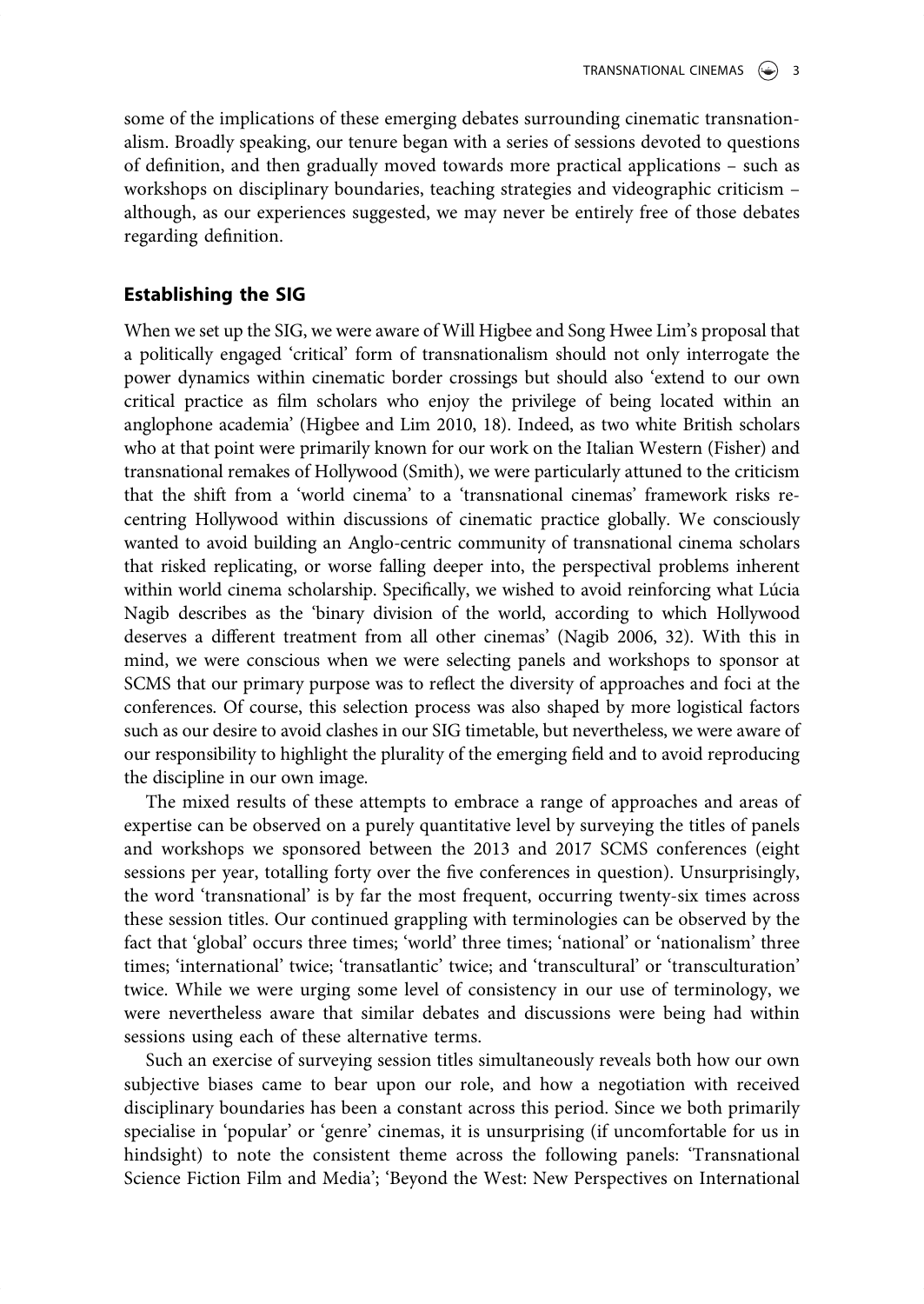### $4 \quad \circledast$  A. FISHER AND I. R. SMITH

Westerns'; 'International Westerns in Context', 'European Horror Cinema and Transcultural Exchange'; 'Transnational Hybridity and the Contemporary European Horror Film'; 'Melodrama through a Transnational Lens: Questions of Methodology'; 'Transnational Film Remakes'; and 'Global Exploitation Cinemas: Travel, Translation, Taste'. On the one hand, this thematic strand provides a good illustration of Shaw's point that the SIG has helped to move transnational film studies beyond the privileging of 'proper' objects of study (that is, 'the expected work on migration, diasporic and (post)colonial cinemas') (Shaw 2017, 297). A less charitable reading might argue that our own particular research specialisms may have disproportionately influenced our selection of sessions. Both perspectives seem valid to us.

Another significant trend across the titles of our sponsored panels highlights a recurrent challenge for the field of transnational cinema studies more broadly. 'Contemporary Franco-American Face-Offs: Transatlantic Cinematic Encounters', 'Transnational Translations: Gender and Genre in South Asian Cinema', 'Hispanic Musicals: Nationalisms and Transnational Stars', 'Latin American Minor Cinemas in Europe: Transnational Trajectories and Ambivalent Belongings', 'Scandinavian Nymphomania: A National and Transnational Legacy', 'Israeli Cinema: Beyond the National', 'Transnational (Latin American) Genres' and 'Nordic Cinemas of Elsewhere: Global Circulations until the 1970s' are all notable for their disciplinary alignment with particular fields of area studies. Perhaps the single most revealing insight we gained in the process of attending these panels and inviting the panellists to our annual SIG meetings was that these diverse specialisms would likely not otherwise have been talking to each other about their closely related methodologies without the newlyformed SIG acting as a hub. As Lindsey Decker observed in her report for this journal on the SIG's activities at the 2016 SCMS conference in Atlanta,

the SIG meeting ... contained a brief, and quite positive, discussion of the broad diversity of opinions, subjects of study and methods within the field. It is through early and continued conversation and connection that we can stop transnational cinema studies from becoming merely a conglomeration of area studies wherein individual scholars say much the same thing about different cinemas without progressing the broader conversations of the subfield. (Decker 2017, 169)

Decker makes a crucial point here. While the broad sweep of our sponsored panels and workshops highlights persistent issues, which we addressed with varying degrees of success, the most tangible benefit of the SIG was its ability to bring people into sustained and focused face-to-face conversation about the direction of the field. In hindsight, three sessions in particular – from the 2014, 2015 and 2016 conferences – stand out to us for how they enabled an increased emphasis on practical applications of the 'transnational' to our areas of study, to our teaching and to our research methodologies. It is revealing that all three were in the SCMS 'workshop' format – whereby short 'position pieces' are followed by an extended discussion involving everybody present – rather than the more traditional 'panel' format.<sup>2</sup>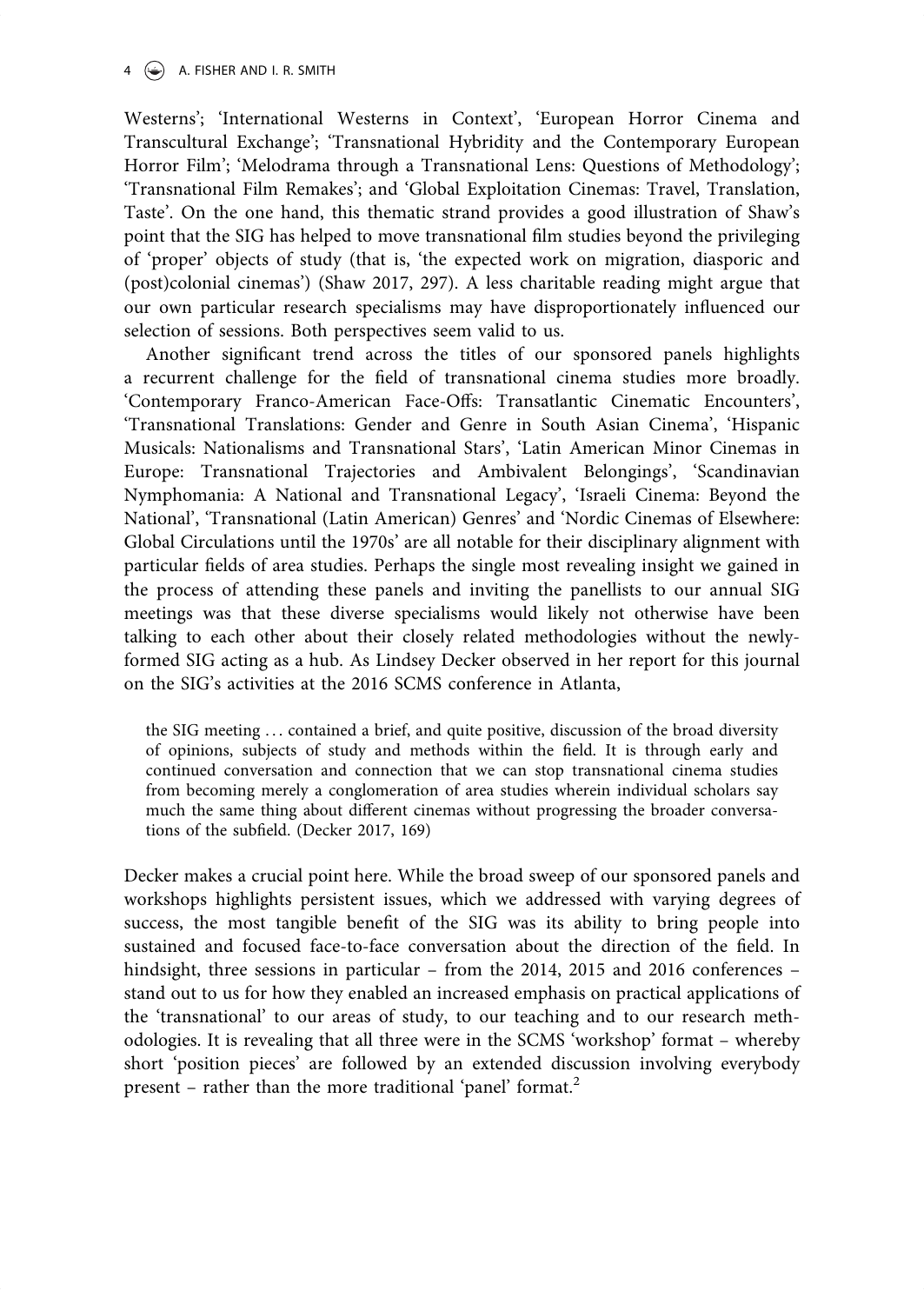### 'Locating transnational cinema studies' workshop (SCMS 2014 – Seattle)

We decided early on that, if the SIG was indeed to move on from an obsession with issues of definition, the questions of disciplinary 'belonging' identified above required careful and considered debate. We felt that it remained unclear whether 'transnational cinemas' genuinely constituted a distinct field within film scholarship since its key concerns are equally germane across a number of disciplines: most notably, area studies. If the objects of study are inherently nomadic then, frequently, so too were the research findings associated with them, dispersed across diverse disciplines and scholarly outlets.

This workshop, therefore, revisited debates that were pertinently raised in the inaugural issue of the Transnational Cinemas journal, concerning the risk of insulating our research from similar work being done elsewhere, by creating such a seemingly specialised forum:

If transnational film studies can indeed be imagined as an academic field, now with its own dedicated journal to boot, it is, within the reality of institutional and disciplinary practices, at best a sub-field with an expanding geography and population, and, at worst, a ghetto whose particular interests would continue to struggle to be perceived – and accepted – as bearing a more general or even universal application and relevance. (Higbee and Lim 2010, 17)

Indeed, it seemed clear to us that studies of the instability of national identities and their cinematic manifestations could not be framed as linear rejections of nationally constituted disciplines, since many 'area studies' fields were embracing almost identical issues, retaining a focus on the 'local' while situating such concerns ever more within the 'global'. Were imaginary disciplinary boundaries being erected and policed by such enterprises as this journal and our SIG? If so, how best could our network strive to traverse these barriers?

By bringing together leading scholars from across these disciplines – with 'position pieces' from Tim Bergfelder, Deborah Shaw, Lúcia Nagib and Flavia Laviosa, followed by open discussion between approximately seventy participants – the workshop encompassed discussions around notions of a shared cinematic imaginary, cinematic tropes that recur across historical and geographical contexts, and the fluctuations of specific 'transnationalisms' within particular territories and cultural moments. We thereby considered how future routes of collaboration might bridge the tension between deep understanding of cultural specificity, specialised contextual knowledge or linguistic ability on the one hand, and a recognition of the movable, unstable nature of national identities and outlooks on the other.

The fact that this lively workshop – despite being scheduled first thing in the morning on the usually quiet opening day of the conference – turned out to be 'standing room only' alerted us to the rich diversity of interests we needed to consider. By this point in the SIG's development, it had, therefore, become abundantly clear to us that, very far from catering to an overlooked niche, we were acting as a forum for an expansive area of study, traversing numerous specialisms. Certainly, Shaw's 2017 reflection on the field (cited at the start of this article) suggests that the issue raised by Higbee and Lim about the potential ghettoisation of 'transnational cinemas' has now at least partially been addressed, as it has opened up to area studies and other branches of film and cinema analysis (including, as previously mentioned, our own areas of study in genre and popular cinemas). This, however, raises another issue: if 'transnational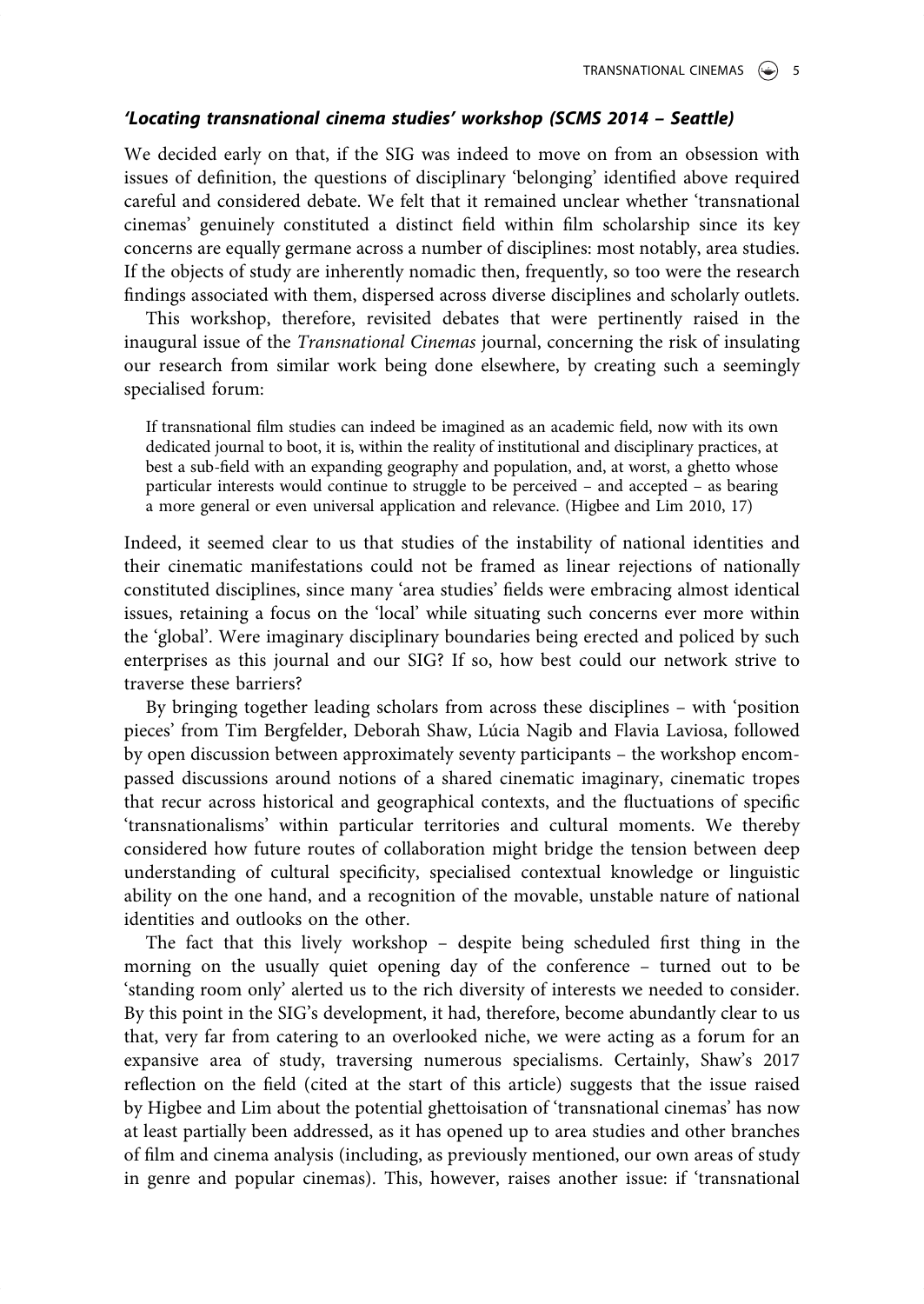cinema studies' indeed encompasses almost every area of film studies, is it a tautological field? If cinema is and has always been 'transnational' by definition, what are we studying, and what fresh insights are we offering?

It seemed apparent to us that, if we were to offer meaningful answers to these questions, we would have to move on from abstract discussions of definition, and introduce workshops that were practically oriented around pedagogical and research methodologies.

### 'Teaching transnational cinemas' workshop (SCMS 2015 – Montreal)

While there had been a significant number of publications and conferences devoted to theoretical and historical research on transnational cinemas by this stage, there had been relatively few forums where scholars had systematically interrogated the pedagogical implications of this research.<sup>3</sup> We were aware that many scholars were grappling with how exactly to put the theoretical insights of this burgeoning field into practice in designing their syllabi and preparing their classes. Therefore, we set up a workshop at the Montreal conference for scholars to come together and reflect upon the implications that a transnational approach has for our teaching. What alternatives can we devise to a curriculum structured around discrete national cinemas? How might we best introduce students to the challenging questions raised by transnational approaches related to the politics of cross-cultural exchange, the interface of the global and the local, and the limitations of national cinematic frameworks? To what extent can we draw together insights from across the discipline in order to overcome some of the challenges we ourselves have faced in teaching transnational cinemas?

While there has been a long-established tradition of teaching modules on 'world cinema', with each session generally focused on individual discrete national traditions, the shift towards considerations of the transnational has meant that scholars are often faced with the challenge of adequately addressing this global polycentrism in a way that still retains a grounding in cultural specificity – not to mention the many practical issues involved in teaching classes that move beyond a single national context. The four panellists - Iain Robert Smith, Mark Gallagher, Chelsea Wessels and Matthew Holtmeier<sup>4</sup> were each given time to discuss and reflect upon their own experiences teaching modules on transnational cinemas, and this contained numerous insights into the challenges resulting from students being asked to negotiate with at least two different national cultures in each session. It was clear that, without the concept of the 'national' to help structure and focus our teaching, we were all grappling with alternative frameworks that could help ground a potentially vague 'transnational' perspective. Indeed, it soon became evident that the most valuable purpose of the workshop was in debating and reflecting upon the various strategies we each use to integrate the more abstract insights from transnational film studies scholarship into our pedagogical practice. One of the most promising threads of the discussion centred upon the potential of using a comparative approach to discuss particular themes and genres across a range of national contexts. With a number of speakers citing Dudley Andrew's proposed 'Atlas of World Cinema' as a possible model for a transnational perspective that would trace cross-cultural influences across various national industries in order to 'track a process of cross-pollination that bypasses national directives' (Andrew 2006, 19), the workshop's attendees debated the relative strengths and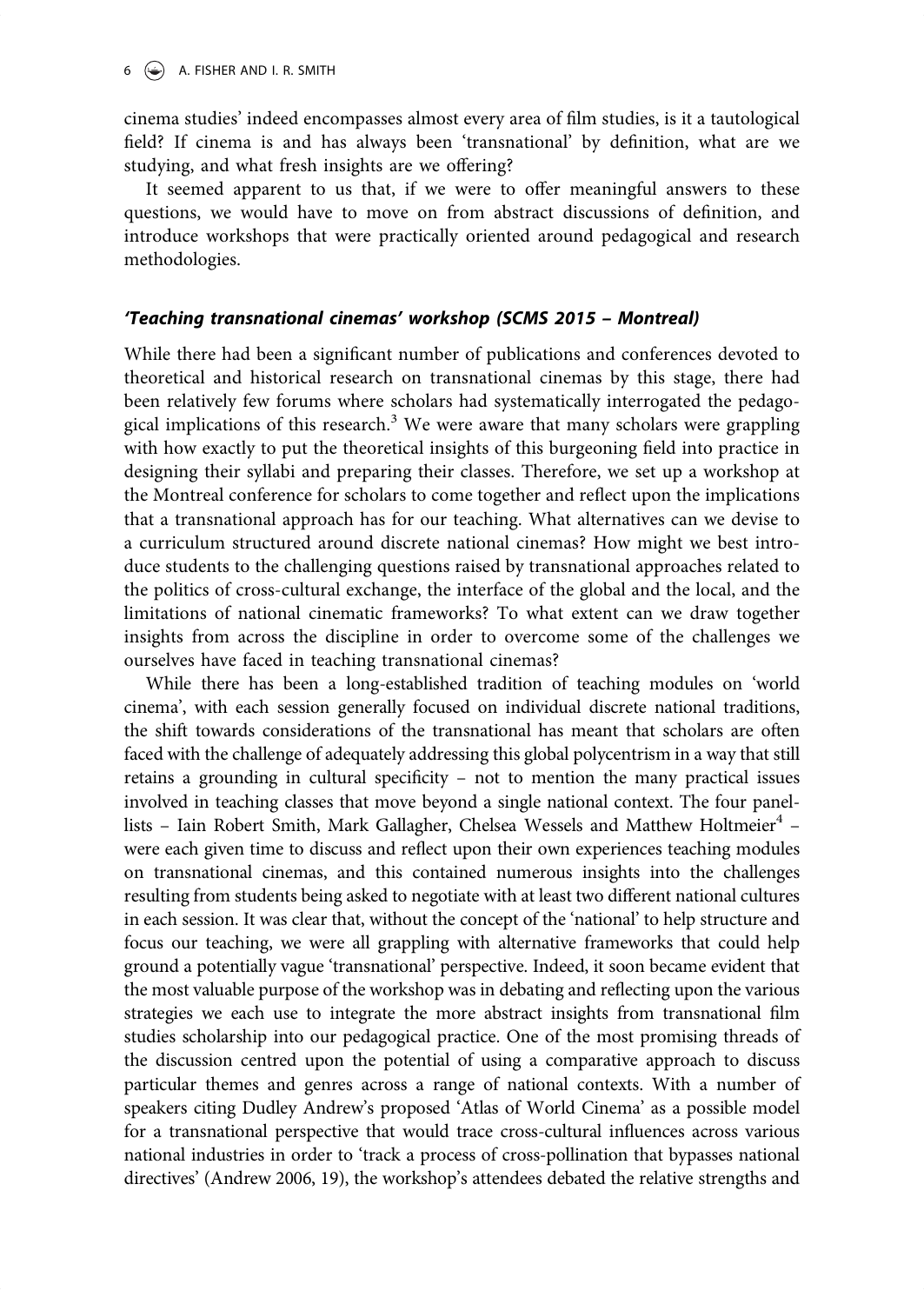weaknesses of replacing a national framework with a thematic or generic focus. While various objections were raised to the idea that a module on transnational cinemas necessarily required a comparative topic-based structure, it was nevertheless clear that one advantage to this approach was that it would help students to make links between otherwise seemingly isolated national cases. By opening up this much-needed debate, the workshop offered scholars from a range of different sub-disciplines an opportunity to grapple with the relative efficacy of the pedagogical techniques that they are each using to teach transnational cinemas, and to share successful strategies that help retain some level of cultural specificity while still addressing the politics of the transnational.

#### 'Video essays in transnational cinema studies' workshop (SCMS 2016 – Atlanta)

As our tenure as co-chairs of the SIG neared its end-point, it was increasingly clear to us that, though analysis of the movable and unstable nature of national or cultural identities was increasingly de rigueur in film studies, certain practical barriers remained. In particular, the desire to understand the nuances of cultural transfer still existed in tension with the necessity for specialised contextual or linguistic knowledge, and this was still being seen as a barrier to research and teaching in the field. As scholarly methodologies continue to evolve, we asked ourselves, how might new opportunities to overcome such hurdles present themselves? The notable success of the videographic journal [in]Transition seemed to offer a pertinent avenue of investigation in this regard. This collaboration between MediaCommons and SCMS's official publication Cinema Journal (since renamed Journal of Cinema and Media Studies) was the first peer-reviewed academic journal of videographic film and moving image studies, and had recently won the 2015 Anne Friedberg Innovative Scholarship Award of Distinction. As its star was so visibly rising, the time seemed ripe to consider pressing questions around the video essay's relationship to written forms of scholarship, and the implications of that relationship for the field of transnational cinema studies.

This workshop, therefore, brought together video essay practitioners who sought to address the above issues through their work, to explore the extent to which audiovisual scholarship can help us to examine cultural and stylistic dialogues within and between national cinemas. Might a medium that does not rely on written language to the same extent as traditional academic articles or books facilitate fresh insights into the cultural relationships between films, through audiovisual, poetic or rhythmic manipulation? The workshop was practical in focus, with an emphasis on the development and sharing of resources for teaching and research in the field of transnational cinema.

Chaired by Tracy Cox-Stanton, the workshop consisted of videographic work by Nicolas Poppe, Michael Talbott, Austin Fisher and Jeffrey Middents (and a further piece composed in absentia by Catherine Grant)<sup>5</sup> being presented to the participants, many of whom were themselves established video essay practitioners (including Jason Mittell,<sup>6</sup> Corey Creekmur and William Brown). Discussions revolved variously around the extent to which such resources can be incorporated into professional practice, as well as methodological considerations around translation, adaptation and remediation in video essay production, such as editing techniques and split-screen composition. One repeated reference point was Eric Faden's 'Manifesto for Critical Media', which argues for the value to film scholarship of dealing 'with the very same problems [of image, voice, pacing, text, sound, music, montage and rhythm] that our subjects deal with' (Faden 2008). From the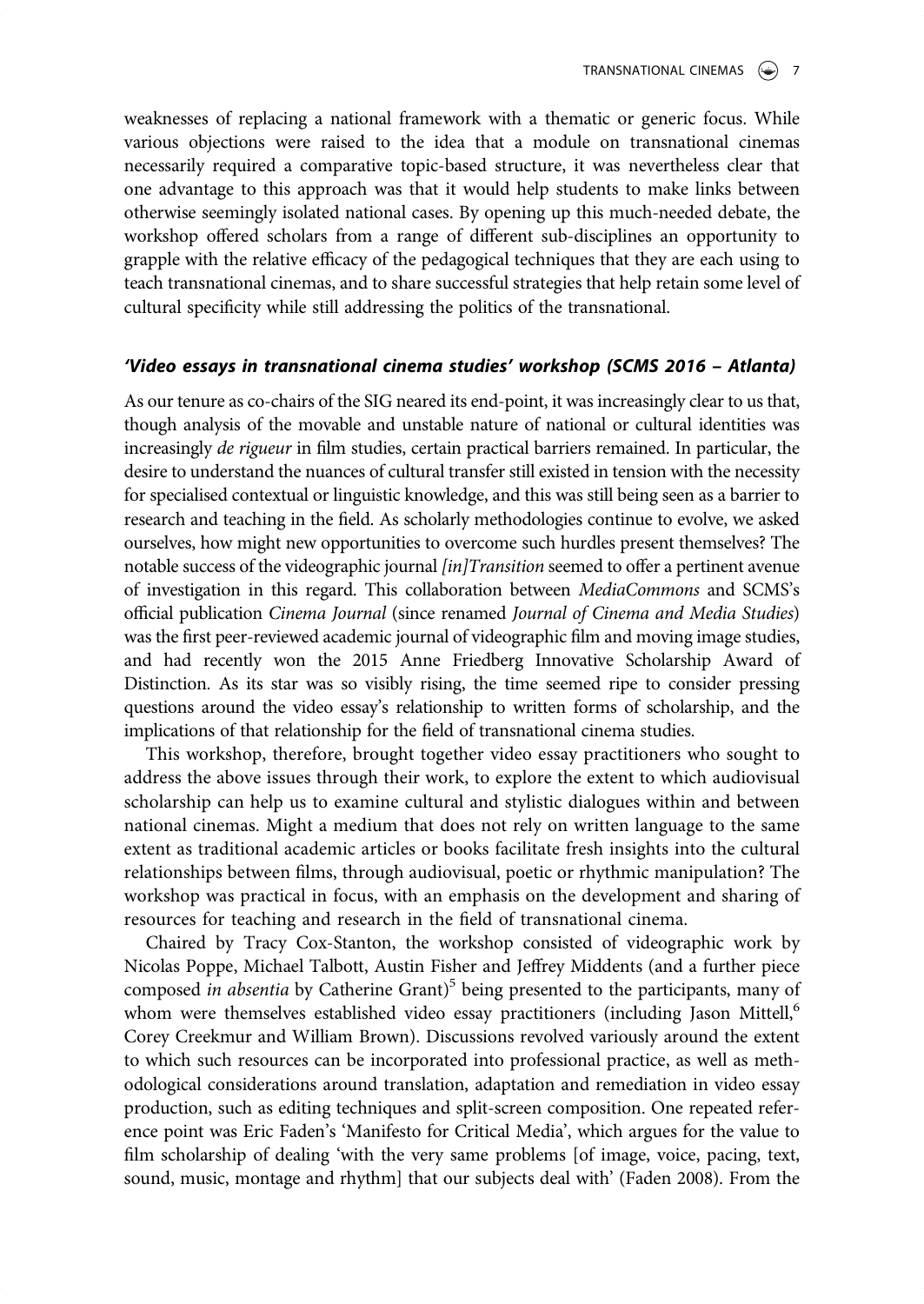perspective of transnational cinema studies, the workshop discussions suggested, such formal manipulation can reveal ways in which stylistic elements are shared or juxtaposed between films and across linguistic and cultural barriers. Simultaneously, however, the extent to which a purely rhythmic (that is, voiceover free) videographic format can ever do justice to the nuances of cultural identities was brought into doubt. The workshop concluded with the suggestion that such work is of necessity an experimental format, whose innate challenges and imperfections reveal much about the difficulties of transnational dialogue and should, therefore, themselves be the object of study.

## The critical roundtable

Given the necessarily fleeting and ephemeral nature of conference panels and workshops, we decided to mark the end of our tenure as SIG co-chairs in 2016 by inviting some of our panellists and discussants to participate in a published critical roundtable where they would each answer some of the questions that were most often being raised in our sessions (Fisher and Smith 2016). While our SIG was partly designed to move beyond questions of definition, we felt that it was necessary to start by asking each scholar to provide their own definition of transnational cinema. What was particularly interesting about this exercise was that while the term can sometimes seem to mean 'anything and everything that the occasion would appear to demand' (Hjort 2009, 12), our respondents were actually remarkably consistent in how they each conceptualise the transnational. Rather than the term being used to refer to a specific form of cinema such as international co-productions or diasporic filmmaking, the responses instead highlighted transnational cinema as primarily a scholarly approach or perspective. Will Higbee, for example, views 'transnational cinema as an approach to studying the global circulation of film as a cultural and industrial art form in terms of production, distribution and exhibition/reception' while Lucy Mazdon argues that the most productive definition 'is an understanding of transnational cinema as an approach, a methodology, a way of thinking about cinema rather than simply an object of study'. Moreover, our respondents tended to position this transnational approach as having the potential to challenge existing national biases, with Tim Bergfelder arguing that it 'is at its most interesting where it is used to question and if necessary debunk some of the exclusionary narratives and historical practices that underscore the majority of national film histories', and Andrew Higson proposing that to 'focus on the transnational is [. . .] a way of challenging the national bias in much film scholarship, which often assumes that the national is a self-contained entity when the evidence is often to the contrary'.

Nevertheless, there was some debate amongst our respondents about whether the transnational turn within film scholarship had displaced other (arguably more political) approaches such as postcolonialism. Rosalind Galt suggested that this was 'a valid criticism insofar as there certainly are some strands in transnational film scholarship that are precisely not engaged in thinking the postcolonial, the political, or the work of structural critique' but that for her, 'the transnational is always political because it demands that we think about the relationships of cinema and geopolitics through, between, and beyond the state'. Similarly, Higbee argued that the 'transnational only eschews or elides questions of politics and (imbalances of) power if we let it' while Bergfelder proposed that the transnational 'can and indeed should be used to interrogate and challenge myths of national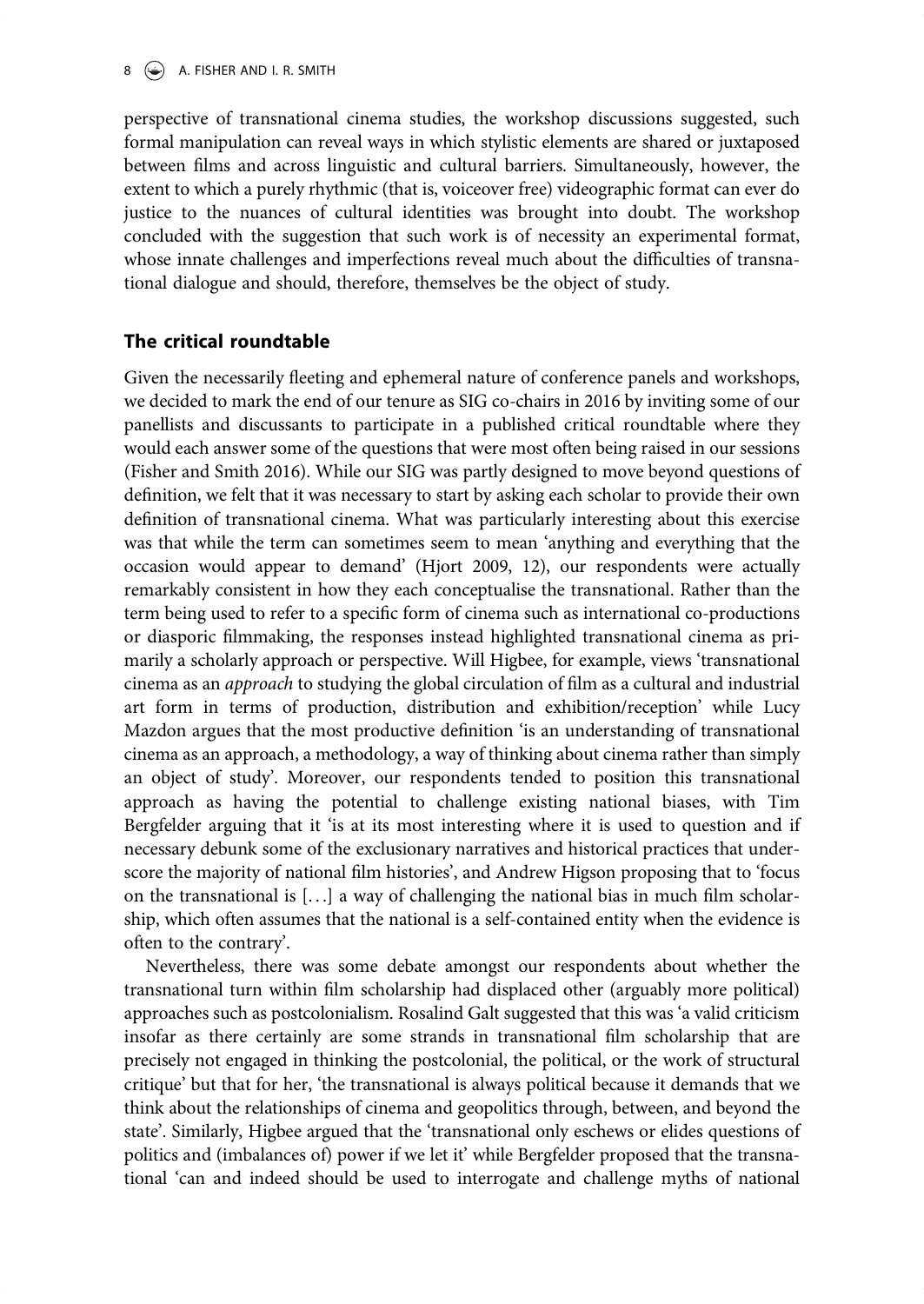exceptionalism, "purity" and "containment", and that seems to me to be an important political task today more than ever'. Andrew Higson, on the other hand, expressed some scepticism about whether there 'is a necessary politics underpinning an engagement with the transnational' although he nevertheless proposed that recognising the wealth of evidence of transnational dynamics throughout cinematic history inevitably 'challenges those who define the national in terms of purity, exclusivity and self-containedness'.

Significantly, when we curated our critical roundtable in early 2016, this was a period leading up to the Brexit vote and the election of Donald Trump later that year. The response that most clearly resonated with that political context came from Lucy Mazdon who noted that,

Rather than sharing anxieties about the transnational turn's displacement of other approaches, I would argue for the vital necessity of an approach to cinema and other cultural forms which questions and problematises nations and nationalism. As we approach the EU referendum in the UK and Donald Trump with his calls for a wall between the US and Mexico makes significant headway in his bid to be the Republican candidate for the US presidency, so an engagement with the transnational, underpinned by an interrogation of the discourse and ideologies of nationalism, seems ever more imperative.

Looking back at the responses from our respondents, it is clear that the question of a political underpinning to transnational scholarship is tied up with a broader concern about our role as film scholars within the context of resurgent nationalisms. In the words of Kathleen Newman, a transnational approach asks us to consider 'what can the study of cinema tell us about how to make the world a better place?'. While this was a question that was rarely expressed so explicitly in our sessions, we nevertheless believe that this issue underpinned much of the scholarly debate throughout our tenure as SIG co-chairs.

### Conclusion

It seems somehow inappropriate to write a 'conclusion' for a piece, such as this one, that is taking stock of an ongoing process of development. Our reflections here merely record a snapshot of this process. This, of course, is as it should be in such an organic and vibrant field of study as the one for which this journal caters. To close, we would, therefore, like to turn our attention to the fact that the SIG has continued to develop and grow since we handed it over to the new co-chairs Elena Caoduro and Raphael Raphael in 2017.

If, as our findings above have indicated, our tenure at the helm of this group led in some cases to our own areas of specialism being unconsciously privileged, the current co-chairs are making tangible efforts to widen the field of study. In line with Cinema Journal's 2018 name change to Journal of Cinema and Media Studies, members of the SIG were balloted over whether the group's name should be altered to encompass broader fields of media studies beyond cinema (this also, of course, comes at a time when this very journal is changing its name along similar lines: from Transnational Cinemas to Transnational Screens). Though the SIG's name change was ultimately not voted through, Caoduro and Raphael have indicated that their panel sponsorship policies will be more inclusive, to take account of a broader sweep of transnational media. This suggests that the field's definitional issues are themselves evolving, from the earlier focus on the word 'national' to an examination of the word 'cinema' in an era when streaming technologies are increasingly challenging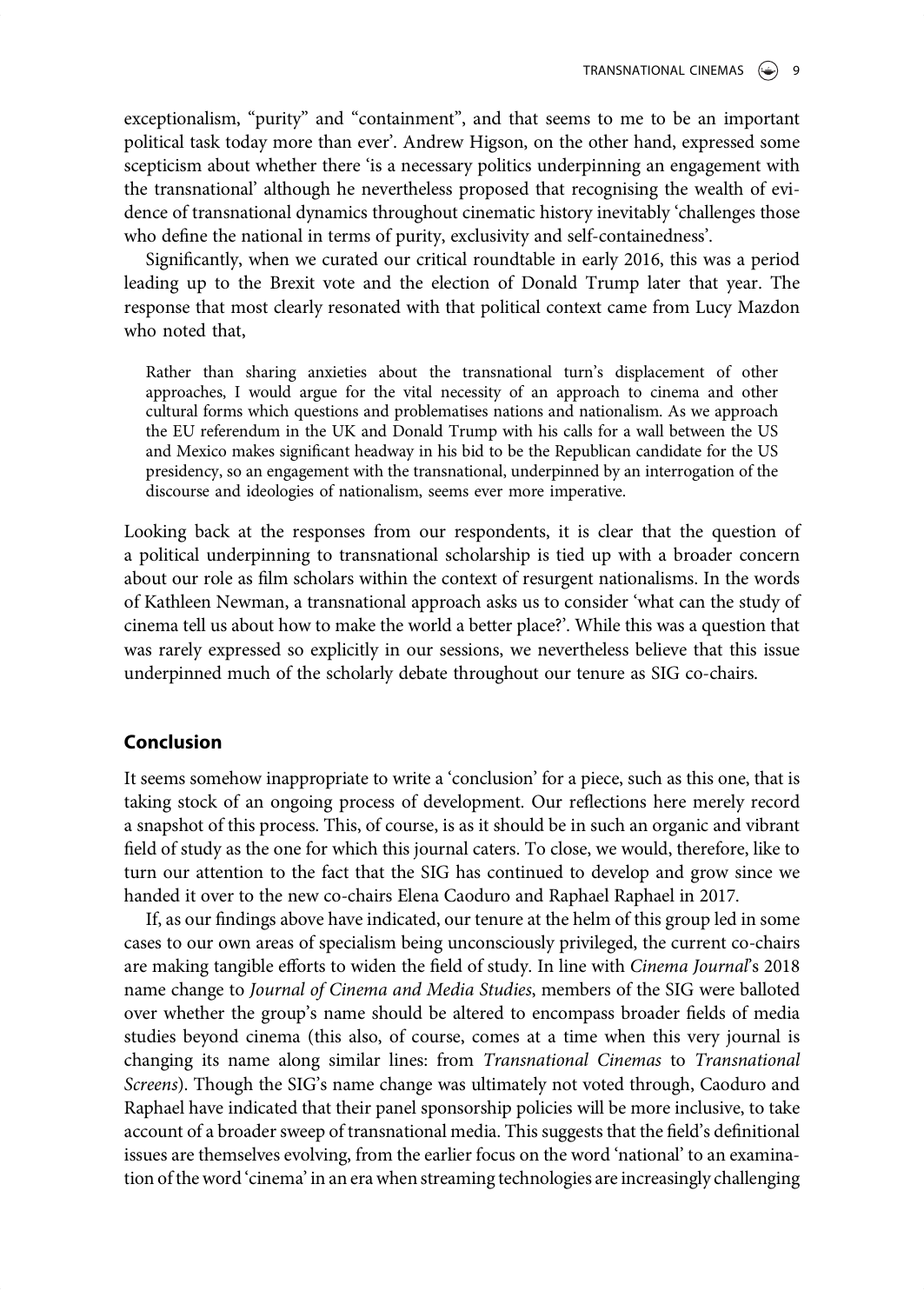10  $\left(\frac{1}{2}\right)$  A. FISHER AND I. R. SMITH

received boundaries between screen-based media. This is yet another sign that our field is organic and ever-changing. If such a field is to survive, it must of course also nurture the next generation of scholars, and it is therefore pleasing to see the new SIG regime continuing the excellent work of our Graduate Student Representative, Tim Jones, with the new occupant of the role Anirban Baishya organising the SIG's inaugural student writing award in 2019.

Looking back over our period of leading the 'Transnational Cinemas' scholarly interest group has therefore revealed that a shift towards thinking about the field's practical applications for both research and teaching has taken place, and that our various workshops, panels and outputs played a part (whether as symptom or cause we are as yet unsure) in this broader process. While definitional debates will perhaps never truly subside, it is nevertheless a sign of a healthy and vigorous field of enquiry that this 'second phase' is tangibly under way.

### Notes

- 1. Deborah Shaw has since made a similar case, in the process providing a more rigorous evidence base to corroborate our somewhat subjective observation: 'In addition to migration and its influence on European cinemas, many scholars since the mid-2000s have applied a transnational framework to their research on regional or national cinemas throughout the world. This includes studies of East Asian cinemas (Hunt and Leung 2008; Morris et al. 2006; Berry 2010), Bollywood (Kaur and Sinha 2005; Dudrah 2012), Irish film (McIlroy 2007), Nordic Cinema (Nestingen and Elkington 2005), African cinemas (Krings and Okome 2013), Polish cinema (Mazierska and Goddard 2014), Hispanic Cinema (Dennison 2013) and Asian and Australian cinema (Khoo et al. 2013)' (Shaw 2017, 292).
- 2. It is, therefore, to be regretted that an unintended consequence of SCMS's (in many other ways entirely justified) decision to allow each member to participate in only one panel or workshop at the conference has seen the decline of the valuable workshop format. The 2019 programme includes only seven such sessions out of several hundred. The recent introduction of 'seminars' on the Sunday morning has perhaps mitigated this, however.
- 3. Katarzyna Marciniak and Bruce Bennett's collection Teaching Transnational Cinema would not be published until 2016. This volume affirms the value of this workshop by mentioning our SIG as evidence for the increasing willingness of film scholars to engage with 'philosophical debates about the strategies, methodologies, politics, and conceptual underpinnings of using transnational cinema in the classroom' (Marciniak and Bennett 2016, 13).
- 4. We selected the four panellists to capture a range of experiences in teaching modules on cinematic transnationalism – from early career researchers such as Chelsea Wessels (Cornell University) and Mathew Holtmeier (Ithaca College) who were attempting to introduce transnational cinema topics into established world cinema curricula, through to more established scholars such as Mark Gallagher (University of Nottingham) who has extensive experience teaching a module on 'Transnational Media' that explores transnationalism across a range of screen-media.
- 5. These panellists were chosen for the fact that each had recently used video essay work to explore the relationships between films from diverse cultural backgrounds, and the extent to which audiovisual scholarship might be able to traverse the linguistic barriers between them.
- 6. Mittell would subsequently be instrumental to the founding of SCMS's 'Digital Humanities and Videographic Criticism' SIG: an undertaking that again affirms the timeliness of this workshop.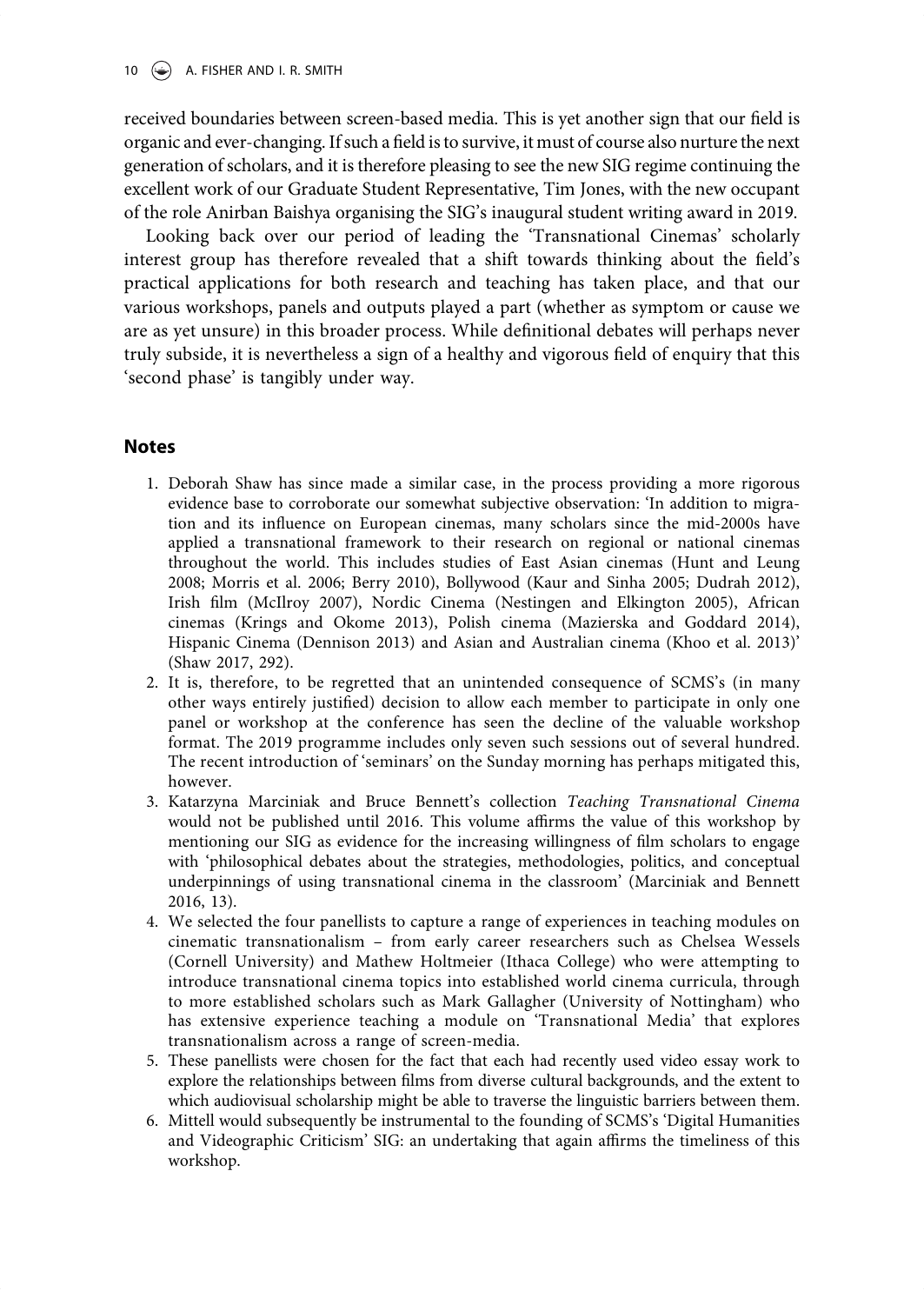### Disclosure statement

No potential conflict of interest was reported by the authors.

### Notes on contributors

Austin Fisher is Principal Academic in Media Production at Bournemouth University. He is author of Blood in the Streets: Histories of Violence in Italian Crime Cinema (EUP, 2019) and Radical Frontiers in the Spaghetti Western (I.B. Tauris, 2011), and editor of Spaghetti Westerns at the Crossroads (EUP, 2016). He is also co-editor (with Johnny Walker) of both Grindhouse: Cultural Exchange on 42nd Street, and Beyond (Bloomsbury, 2016) and Bloomsbury's 'Global Exploitation Cinemas' book series.

Iain Robert Smith is Lecturer in Film Studies at King's College London. He is author of The Hollywood Meme: Transnational Adaptations in World Cinema (EUP, 2016) and co-editor of the collections Transnational Film Remakes (with Constantine Verevis, EUP, 2017) and Media Across Borders (with Andrea Esser and Miguel Bernal-Merino, Routledge, 2016). In 2018, he was selected as an AHRC/BBC New Generation Thinker.

### References

- Andrew, D. 2006. "An Atlas of World Cinema." In Remapping World Cinema: Identity, Culture and Politics in Film, edited by S. Dennison and S. H. Lim, 19–29. New York and London: Wallflower Press.
- Berry, C. 2010. "What Is Transnational Cinema? Thinking from the Chinese Situation." Transnational Cinemas 1 (2): 111–127. doi:[10.1386/trac.1.2.111\\_1.](https://doi.org/10.1386/trac.1.2.111_1)
- Decker, L. 2017. "Review of the Transnational Cinemas Special Interest Group Panels at the Society for Cinema and Media Studies Conference Atlanta, Georgia, USA, 30 March– 3 April 2016." Transnational Cinemas 8 (2): 164–170. doi:[10.1080/20403526.2016.1232974.](https://doi.org/10.1080/20403526.2016.1232974)
- Dennison, S., ed. 2013. Contemporary Hispanic Cinema: Interrogating Transnationalism in Spanish and Latin American Film. Woodbridge: Tamesis.
- Dudrah, R. 2012. Bollywood Travels: Culture, Diaspora and Border Crossings in Popular Hindi Cinema. London: Routledge.
- Faden, E. 2008. "A Manifesto for Critical Media." Mediascape, Spring 2008. [www.tft.ucla.edu/](http://www.tft.ucla.edu/mediascape/Spring08_ManifestoForCriticalMedia.html) [mediascape/Spring08\\_ManifestoForCriticalMedia.html.](http://www.tft.ucla.edu/mediascape/Spring08_ManifestoForCriticalMedia.html)
- Fisher, A., and I. R. Smith. 2016. "Transnational Cinemas: A Critical Roundtable." Frames Cinema Journal, 9. [http://framescinemajournal.com/article/transnational-cinemas-a-critical](http://framescinemajournal.com/article/transnational-cinemas-a-critical-roundtable/)[roundtable/.](http://framescinemajournal.com/article/transnational-cinemas-a-critical-roundtable/)
- Higbee, W., and S. H. Lim. 2010. "Concepts of Transnational Cinema: Towards a Critical Transnationalism in Film Studies." Transnational Cinemas 1 (1): 7–21. doi:[10.1386/](https://doi.org/10.1386/trac.1.1.7/1) [trac.1.1.7/1](https://doi.org/10.1386/trac.1.1.7/1).
- Hjort, M. 2009. "On the Plurality of Cinematic Transnationalism." In World Cinemas, Transnational Perspectives, edited by K. Newman and N. Durovicová, 12–33. New York and London: Routledge.
- Hunt, L., and W. Leung, eds. 2008. East Asian Cinemas: Exploring Transnational Connections on Film. London: I. B. Tauris
- Kaur, R., and A. J. Sinha, eds. 2005. Bollyworld: Popular Indian Cinema Through a Transnational Lens. New Delhi: Sage
- Khoo, O., B. Smaill, and A. Yue. 2013. Transnational Australian Cinema: Ethics in the Asian Diasporas. Lanham, MD: Lexington Books.
- Krings, M., and O. Okome, eds. 2013. Global Nollywood: The Transnational Dimensions of an African Video Film Industry. Bloomington, IN: Indiana University Press.